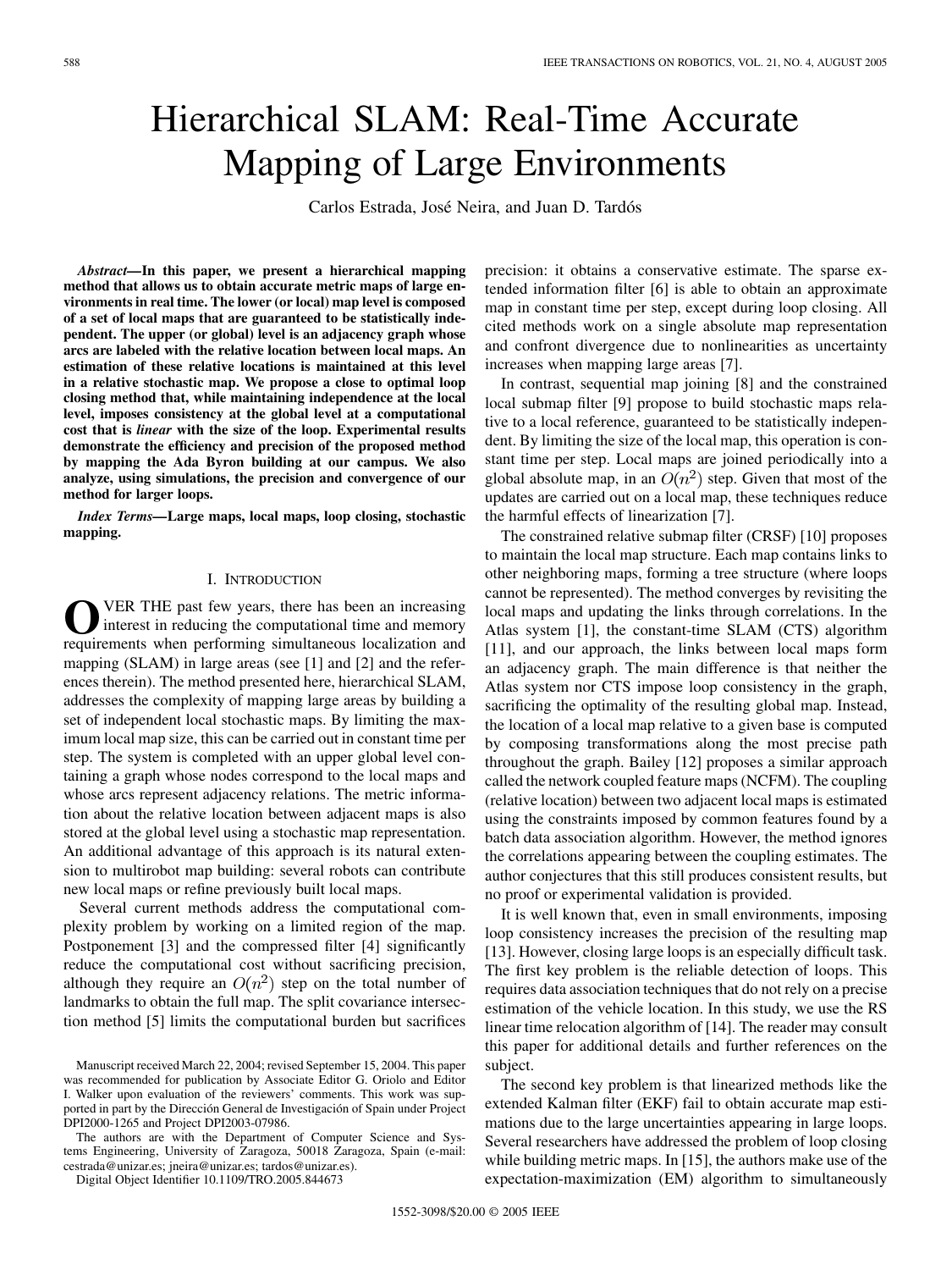estimate the map and the pose of the robot. This methodology works with a global map and has a high computational cost. The work in [[16\]](#page-7-0) proposes an incremental mapping method that uses scan matching and global correlation to build a graph of adjacent robot poses. For closing loops, they use consistent pose estimation [[17\]](#page-7-0), whose time complexity is  $O(n^3)$  on the number of robot poses, making the method unsuitable for real-time execution in large environments. More recently, a similar approach to build consistent maps with many cycles has been proposed in [[18\]](#page-7-0). This method obtains correspondences between vehicle poses using the iterative closest-point algorithm. Using a quadratic penalty function, correspondences are incorporated into an optimization algorithm that recomputes the whole trajectory. This process is iterated until convergence. However, the method requires the estimated vehicle poses before loop closing to be nearby, limiting the size of the loops that can be successfully closed. Neither computing time not theoretical computational complexity are reported.

In this paper, we present a new method to impose loop consistency at the global map level that makes careful use of stochastic map techniques. Due to the large uncertainties appearing in big loops, nonlinearities become important, making the classical EKF technique obtain inaccurate estimations. Nonlinearities have been successfully addressed using standard *nonlinear least-squares optimization* techniques in the context of bearingonly SLAM [[19\]](#page-7-0) and range-only SLAM [[20\]](#page-7-0). We show that employing similar techniques with an appropriate representation for the problem structure produces close to optimal results at the global map level at a low computational cost. The relative representation of the locations at this upper level introduces highly sparse matrices that can be exploited in the calculation process by means of specialized sparse methods. Moreover, this efficient local parametrization contributes to make the method more robust and stable. We are able to obtain the optimal solution to the loop-consistency problem in  $O(n)$  with n being the loop length (number of local maps in the loop). We also show that our scheme can be derived from a general formulation of the problem using the iterated EKF (IEKF) detailed in [\[21](#page-7-0)]. Experimental results validate our method: we obtain a close to optimal global map of a building with several big loops (in the 200–350 m range) in less than 1 s. We have also carried out simulations that assert the accuracy of hierarchical SLAM for loops up to 3.6 km long.

This paper is organized as follows. After the introduction in Section I, the fundamental aspects of the hierarchical SLAM model are discussed in Section II. The process to impose loop consistency at the global level is presented in Section III. Section IV describes the experiments conducted to validate our approach. In Section V, we discuss the advantages and limitations of hierarchical SLAM with respect to other methods. Finally, in Section VI, we draw the main conclusions of this study and outline future research directions.

#### II. HIERARCHICAL SLAM

The hierarchical map proposed in this paper is an environment representation at two levels. In the following, each level in the hierarchy, as well as the process of map maintenance that assures consistency, are described in detail.

Fig. 1. Two-level hierarchical SLAM model.

#### *A. Local Level*

The fundamental building blocks of our map representation at the local level are feature-based *local* stochastic maps of different regions of the environment (Fig. 1, bottom), guaranteed to be of limited size and mutually independent in the statistical sense at all times. A local map  $\mathcal{M} = (\hat{\mathbf{x}}_{\mathcal{F}}^B, \mathbf{P}_{\mathcal{F}}^B)$  contains information related to a set of  $n$  elements in the environment, where

$$
\hat{\mathbf{x}}_{\mathcal{F}}^B = \begin{bmatrix} \hat{\mathbf{x}}_R^B \\ \vdots \\ \hat{\mathbf{x}}_{F_n}^B \end{bmatrix}; \quad \mathbf{P}_{\mathcal{F}} = \begin{bmatrix} \mathbf{P}_R^B & \cdots & \mathbf{P}_{RF_n}^B \\ \vdots & \ddots & \vdots \\ \mathbf{P}_{F_nR}^B & \cdots & \mathbf{P}_{F_nF_n}^B \end{bmatrix} . (1)
$$

The state vector  $\hat{\mathbf{x}}_{\mathcal{F}}^B$  contains the estimated pose of the vehicle  $R$ ,  $\mathbf{x}_R^B = (x, y, \theta)^T$ , and the location of the environment features  $\mathcal{F} = \{F_1 \dots F_n\}$ , all with respect to a base reference B. The parameters that represent this location depend on the feature type [[8\]](#page-7-0). The base reference may be the initial current vehicle location when the map is initialized or it may be associated with a set of local features, such as a corner or a pair of points.

Furthermore, each local map may contain the position and orientation of the base reference of neighboring maps, relative to the local base. For simplicity of notation, we will denote the relative transformation between two consecutive maps as  $\mathbf{x}_j = \mathbf{x}_{B_j}^{B_{j-1}}$  and its corresponding covariance matrix as  $\mathbf{P}_j$ . For example, in Fig. 1, bottom, local map  $\mathcal{M}_1$  contains the estimation of  $x_2 = x_{B_2}^{B_1}$  and its corresponding covariance.

Local maps are required to be *mutually independent* at all times for this representation to be consistent. This condition is guaranteed during the different stages of the map building process described in the following subsections.

#### *B. Global Level*

At the upper (or global) level, the topology of the environment is represented by a graph in which each node  $i$  corresponds to a local map  $\mathcal{M}_i$  of the local level. An arc ij in the graph represents a known topological relation between local maps  $\mathcal{M}_i$  and  $\mathcal{M}_j$  detected during the mapping process. The

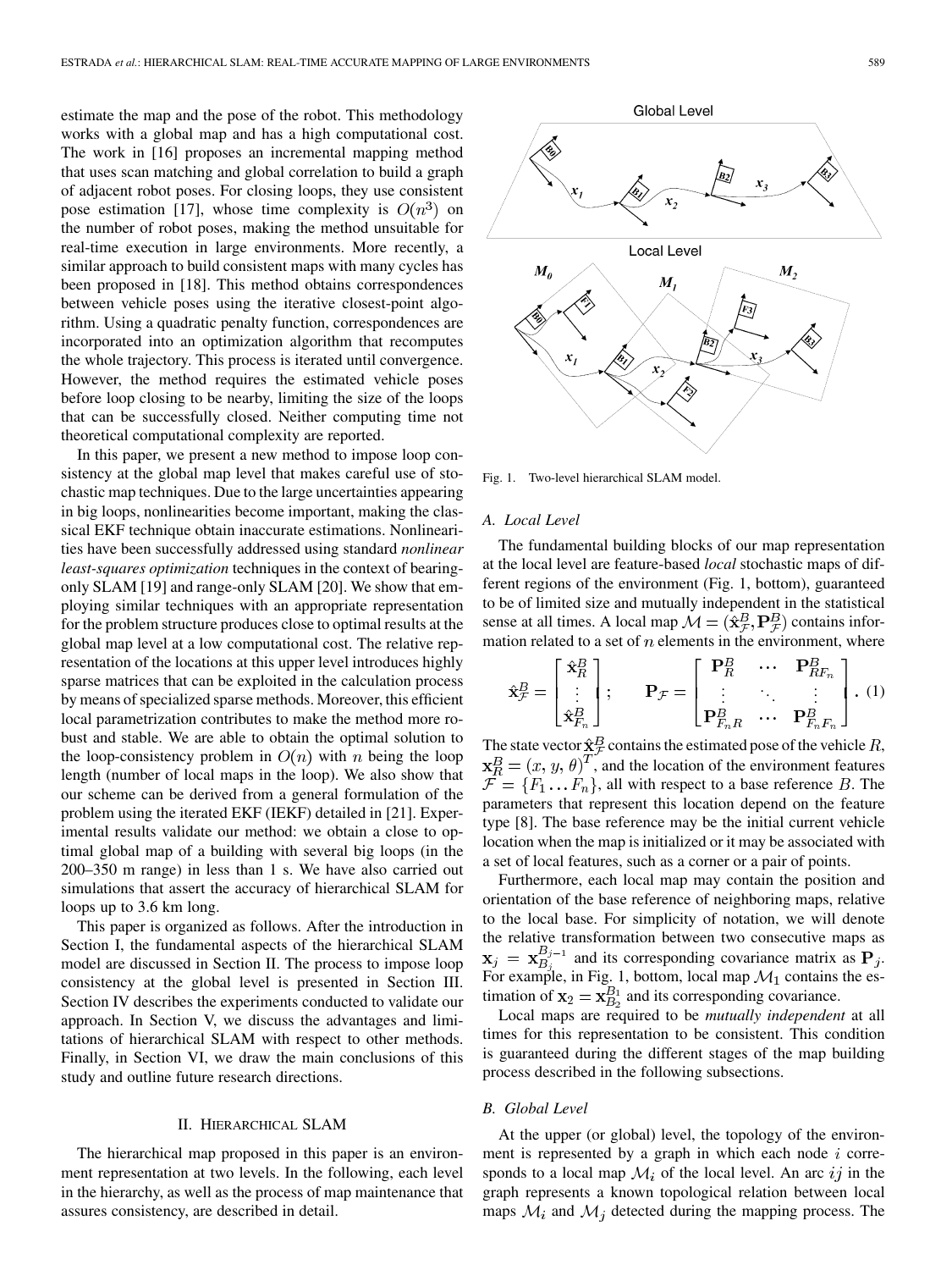properties of these topological relations are the relative transformations between the base reference of both maps, . At this global level, these relative transformations are maintained in a *relative* stochastic map  $\mathcal{X}_u = (\hat{\mathbf{x}}_u, \mathbf{P}_u)$ (the  $u$  subscript stands for *unconstrained*, since no loop closing constraints are imposed in this map), where

$$
\hat{\mathbf{x}}_u = \begin{bmatrix} \vdots \\ \hat{\mathbf{x}}_{ij} \\ \vdots \end{bmatrix}; \qquad \mathbf{P}_u = \begin{bmatrix} . & 0 & 0 \\ 0 & \mathbf{P}_{ij} & 0 \\ 0 & 0 & . \end{bmatrix}. \tag{2}
$$

Every time a local map is created or modified, the new values are included in this relative stochastic map. Since all local maps are independent, matrix  $P_u$  is block diagonal by construction. More accurate estimates are calculated at the global level when imposing loop constraints (Section III). These new estimates are maintained at the global level in a separate relative stochastic map  $\mathcal{X} = (\hat{\mathbf{x}}, \mathbf{P})$ . Every time a loop is detected, the constrained stochastic map  $\mathcal X$  is recomputed by minimizing the difference with respect to the unconstrained map  $\mathcal{X}_u = (\hat{\mathbf{x}}_u, \mathbf{P}_u)$ , using the last value of  $\hat{x}$  as seed for the optimization process. As will be proved in Section III-A, this allows us to maintain the computational cost of loop closing linear with the size of the loop.

## *C. Building Local Maps*

 $\mathbf{r}$ 

During continuous SLAM, local maps are sequentially built in the following way (see [[8\]](#page-7-0) for a more detailed explanation of the process): at a given instant  $t_i$ , a new map is initialized using the current vehicle location as base reference  $B_i$ . Then, the vehicle continues moving and acquiring sensor information about the environment features  $\mathcal{F}_i$ . At each step, data association is robustly solved using the joint compatibility test [[22\]](#page-8-0), and the local map is updated with standard stochastic mapping techniques [[23](#page-8-0)].

The resulting local map  $\mathcal{M}_j$  is independent of any prior map  $\mathcal{M}_i$  because it is built relative to the initial vehicle location at  $t_i$  and depends only on the sequence of odometry readings and sensor data obtained during the involved steps. Under the common assumption that process and measurement noise are *white* random sequences, two local maps built with the same robot from *disjoint* sequences of steps are functions of independent stochastic variables. Therefore, the two maps will be *statistically independent* and *uncorrelated*.

The very important consequence is that, during local map building, we do not need to compute the correlations between features in the current local map and features in any other local map, because they are known to be zero by construction. Thus, if the size of local maps is bounded, the cost of local map building is constant at each step, independent of the size of the global map.

The decision to close map  $\mathcal{M}_i$  and start a new local map is made once the number of features in the current local map reaches a maximum, or the uncertainty of the vehicle location with respect to the base reference of the current map reaches a limit, or no matchings were found by the data association process for the last sensor measurements (a separate region of the environment is observed). Note that the new local map



Fig. 2. (a) Map building before closing a loop on maps  $\mathcal{M}_i$  and  $\mathcal{M}_j$ . (b) Map building after closing a loop by joining and fusing map  $\mathcal{M}_j$  into  $\mathcal{M}_i$ .

 $\mathcal{M}_{i+1}$  will have the current vehicle position as a base reference, which corresponds to the last vehicle position in map  $\mathcal{M}_j$ . This provides the relative transformation  $\mathbf{x}_{j+1} = \mathbf{x}_{B_{i+1}}^{B_j}$ , corresponding to the topological relation between the adjacent maps  $\mathcal{M}_i$  and  $\mathcal{M}_{i+1}$ . This relation can be safely copied to the global relative stochastic map  $\mathcal{X}_u$  because it is independent from any other relative location already present at this level.

## *D. Loop Closing*

The sequential mapping process allows us to have an estimation of the current vehicle position with respect to any previous local map base reference. This allows to hypothesize that a previously mapped region of the environment, say corresponding to map  $\mathcal{M}_i$ , is being revisited, and thus a loop is being closed. To confirm this hypothesis and discard alternative ones with neighboring maps, we use the RS relocation algorithm proposed in [[14\]](#page-7-0). It has a very low false positive rate, except for environments with a high degree of symmetries. If considerable overlap is found with more than one local map, loop closing should be delayed until enough information is gathered to resolve the ambiguity.

Once a loop-closing hypothesis has been confirmed, a common reference  $F$  corresponding to a feature (for example, a corner) observed in both maps is selected [Fig. 2(a)]. Given that by construction both maps are independent, local map joining [[8\]](#page-7-0) is used to join and fuse them [Fig. 2(b)]. Map  $\mathcal{M}_i$  will still have  $B_i$  as the base reference and will include an estimation of reference  $B_j$  with respect to  $B_i$ ,  $\mathbf{x}_{ij} = \mathbf{x}_{B_j}^{B_i}$ . Map  $\mathcal{M}_{j-1}$  also contains an estimation of reference  $B_j$ ,  $\mathbf{x}_j = \mathbf{x}_{B_j}^{B_j-1}$ . This gives us a new topological relation between maps i and  $j-1$  that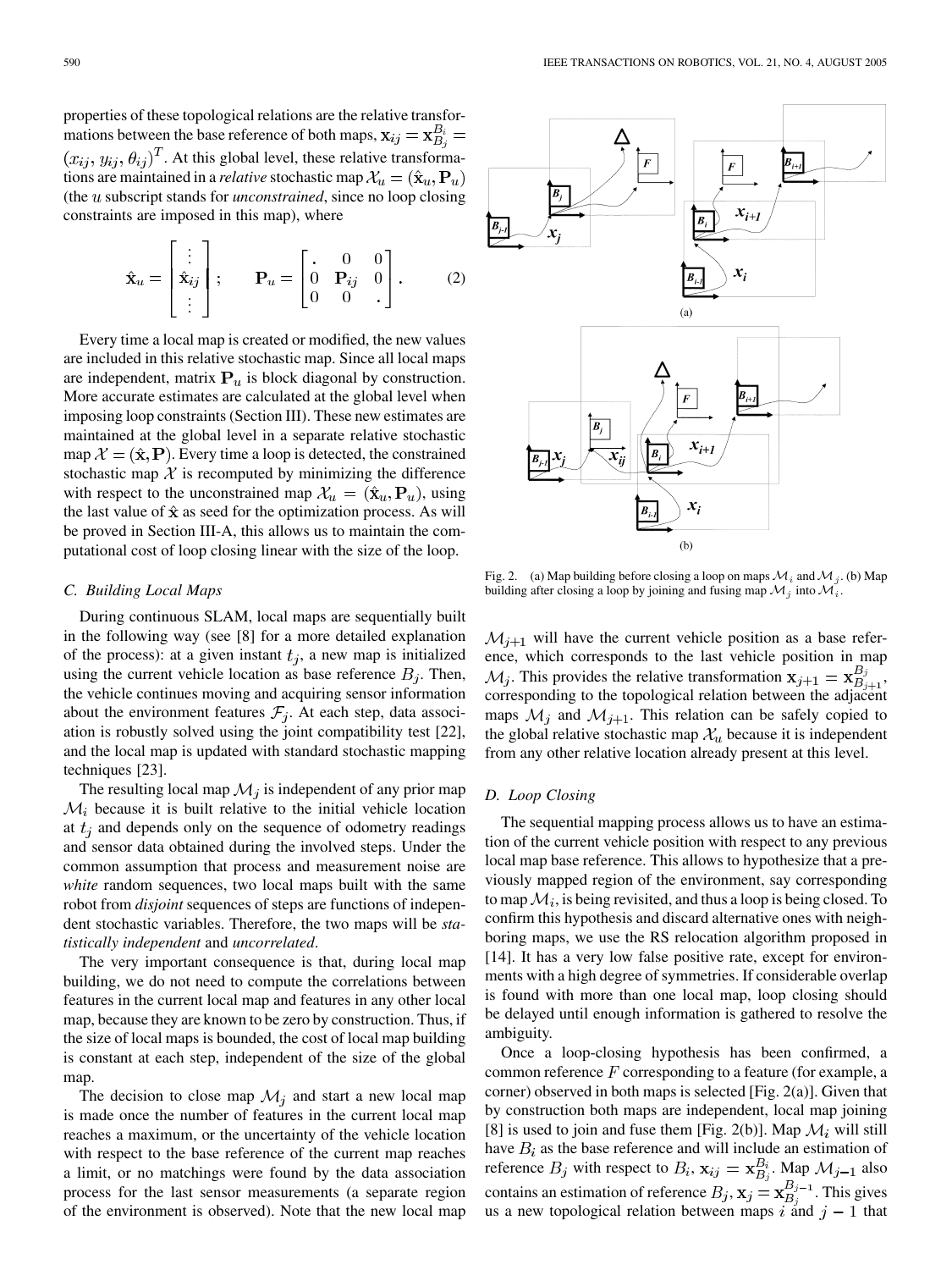allows us to add a new link at the global level of the hierarchical map. This provides the information necessary to close the loop.

It may, of course, be the case that map  $\mathcal{M}_i$  already has topological relations with other maps, in particular with map  $\mathcal{M}_{i+1}$ . In this case, the stochastic map in the global level before closing the loop would be

$$
\hat{\mathbf{x}}_u = \begin{bmatrix} \vdots \\ \hat{\mathbf{x}}_{i+1} \\ \vdots \\ \hat{\mathbf{x}}_i \end{bmatrix}; \quad \mathbf{P}_u = \begin{bmatrix} . & 0 & 0 & 0 \\ 0 & \mathbf{P}_{i+1} & 0 & 0 \\ 0 & 0 & . & 0 \\ 0 & 0 & 0 & \mathbf{P}_j \end{bmatrix}.
$$

As a result of joining and fusing map  $\mathcal{M}_j$  into map  $\mathcal{M}_i$ , the estimated relative location  $x_{B_{i+1}}^{B_i}$  will be updated in map , and its correlation with  $x_{B_i}^{B_i}$  will also be computed. This allows us to update the estimation of  $x_{i+1} = x_{B_{i+1}}^{B_i}$  in the stochastic map at the global level, and simultaneously copy the new link  $x_{ij} = x_B^{B_i}$  and its correlation  $P_{ij}$ , with  $x_B^{B_i}$ , (and any other relative location already in both levels for that matter). The result will be

$$
\hat{\mathbf{x}}_u = \begin{bmatrix} \vdots \\ \hat{\mathbf{x}}_{i+1} \\ \hat{\mathbf{x}}_{ij} \\ \vdots \\ \hat{\mathbf{x}}_j \end{bmatrix}; \quad \mathbf{P}_u = \begin{bmatrix} . & 0 & 0 & 0 & 0 \\ 0 & \mathbf{P}_{i+1} & \mathbf{P}_{i+1, ij} & 0 & 0 \\ 0 & \mathbf{P}_{i+1, ij}^T & \mathbf{P}_{ij} & 0 & 0 \\ 0 & 0 & 0 & 0 & \mathbf{P}_{j} \end{bmatrix}.
$$

Note that map  $\mathcal{M}_i$  remains independent from any other local map, guaranteeing mutual independence at the local level.

Once the map fusion is performed at the local level, a loop is obtained at the global level. However, due to the large uncertainties appearing in big loops, the composition of the successive relative transformations between maps may be inconsistent. In Section III, a method for imposing consistency at the global level will be detailed.

## *E. Revisiting a Previous Local Map*

Sometimes the vehicle arrives at a previous local map through an existing topological relation. This happens either when the vehicle is turning back, or when traversing a loop for the second time. In this case, the relocation algorithm is used to confirm the revisiting of the map, and to determine the current location for the vehicle in that map. The vehicle can then proceed to update the map as it is being traversed.

During this process, the local estimation of the relative transformation between the map and its neighbors is also improved through correlations [[10\]](#page-7-0). In our system, when possible, the base reference of a local map is associated to an observable feature instead of the initial vehicle location when the map was created. This allows to further improve the link estimate through direct observation. The procedure for changing the base reference of the map to a feature shared with the previous map is described in [\[8](#page-7-0)]. Once the vehicle leaves the map, the relative transformations are updated in map  $\mathcal{X}_u$ . If the update is important, loop closing constraints can be applied again (Section III) to obtain a more accurate estimation of  $X$ .



Fig. 3. Loop of relative transformations in the global level.

### III. IMPOSING LOOP CONSTRAINTS

Suppose that a sequence of  $n$  local maps have been built, and thus we have obtained  $\mathcal{X}_u = (\hat{\mathbf{x}}_u, \mathbf{P}_u)$  where  $\mathbf{P}_u$  is block diagonal. Suppose an overlap has been detected between the first and the last maps. To obtain a consistent estimation at the global level  $\mathcal{X} = (\hat{\mathbf{x}}, \mathbf{P})$ , we impose the condition that the composition of transformations along the loop be zero (Fig. 3) as

$$
\mathbf{h}(\mathbf{x}) \equiv \mathbf{x}_1 \oplus \mathbf{x}_2 \oplus \cdots \oplus \mathbf{x}_{n-1} \oplus \mathbf{x}_n = \mathbf{0} \tag{3}
$$

where  $x$  is the state vector of the relative transformations between the local maps that form the loop

$$
\mathbf{x} = \begin{bmatrix} \mathbf{x}_1 \\ \mathbf{x}_2 \\ \vdots \\ \mathbf{x}_n \end{bmatrix} . \tag{4}
$$

Given that  $h(x)$  is a composition of transformations, it is nonlinear due to the angular terms. When the loop is big, linearization errors become important, and the linear techniques employed at the local map level are no longer valid to compute an accurate estimation of x.

# *A. Nonlinear Constrained Least-Squares Optimization for One Loop*

In order to confront these nonlinearities, a different approach is necessary. For this purpose, we formulate the problem as the obtention of the maximum *a posteriori* likelihood estimation of the relative locations at the global level, given the loop constraint. This can be expressed by means of the following constrained optimization problem:

$$
\min_{\mathbf{x}} f(\mathbf{x}) = \min_{\mathbf{x}} \frac{1}{2} (\mathbf{x} - \hat{\mathbf{x}}_u)^T \mathbf{P}_u^{-1} (\mathbf{x} - \hat{\mathbf{x}}_u)
$$
  
h(\mathbf{x}) = 0. (5)

Several methodologies can be used to find a solution to this problem. Early methods, considered now relatively inefficient, translate the constrained problem to a basic unconstrained problem by using penalty functions. These methods have now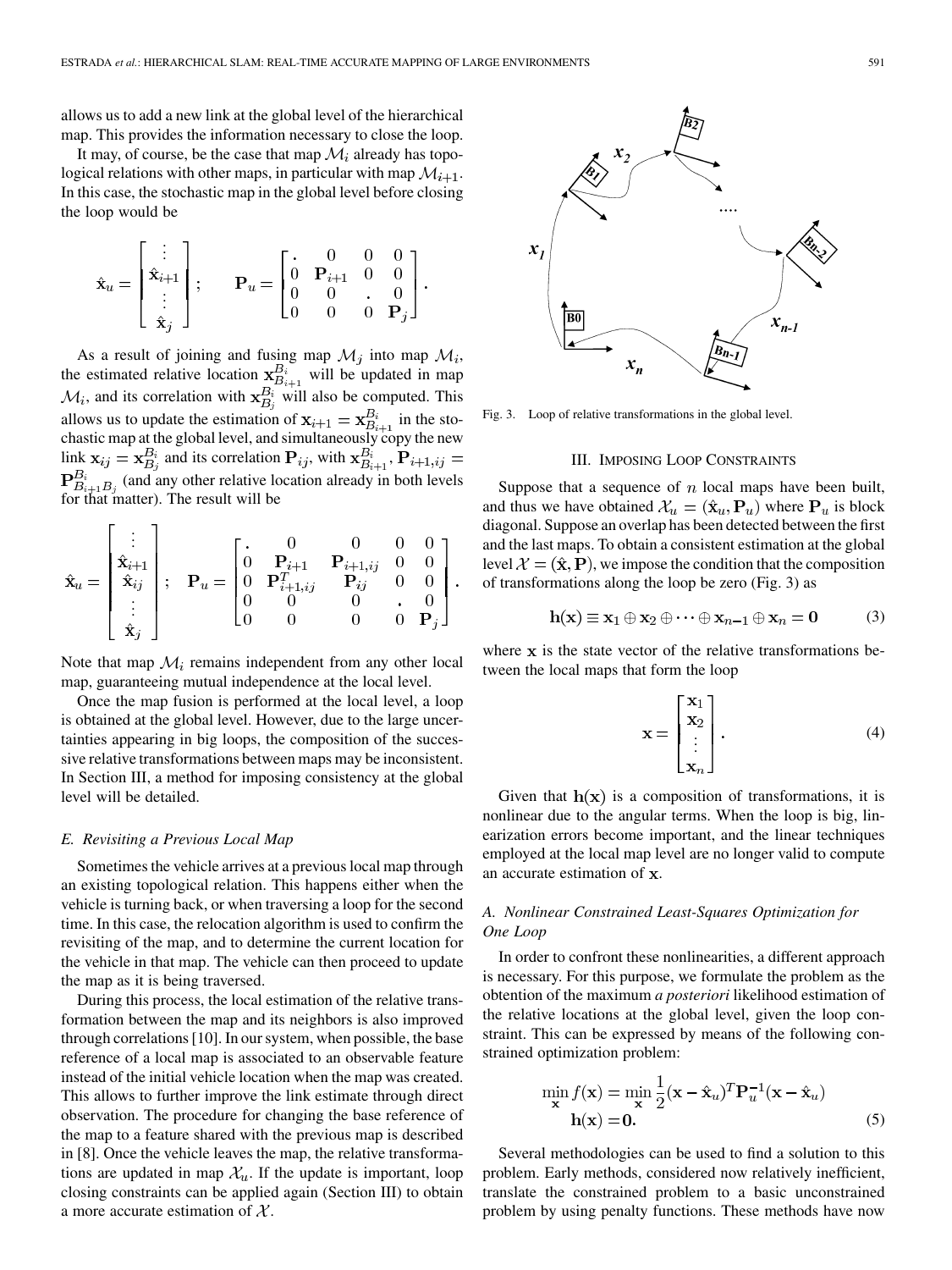been replaced by methods that focus on the solution of the Kuhn–Tucker equations. Sequential quadratic programming (SQP), derived from the Kuhn–Tucker equations, is one of the most employed (the general SQP expression for a new estimation can be found in Triggs *et al.* [[24\]](#page-8-0)). Adapting it for the particular case of the optimization problem (5), the SQP estimation for  $x$  and its associated covariance matrix  $P$  can be obtained by iterating these two equations until convergence

$$
\mathbf{P}_{i} = \mathbf{P}_{u} - \mathbf{P}_{u} \mathbf{H}_{i}^{T} \left( \mathbf{H}_{i} \mathbf{P}_{u} \mathbf{H}_{i}^{T} \right)^{-1} \mathbf{H}_{i} \mathbf{P}_{u}
$$
\n
$$
\hat{\mathbf{x}}_{i+1} = \hat{\mathbf{x}}_{i} - \mathbf{P}_{i} \mathbf{P}_{u}^{-1} (\hat{\mathbf{x}}_{i} - \hat{\mathbf{x}}_{u}) - \mathbf{P}_{u} \mathbf{H}_{i}^{T} \left( \mathbf{H}_{i} \mathbf{P}_{u} \mathbf{H}_{i}^{T} \right)^{-1} \hat{\mathbf{h}}_{i}.
$$
\n(7)

As seed  $\hat{\mathbf{x}}_0$  for these iterations, we use the best values computed for each link so far. For links that have already been involved in a previous loop constraint, the corresponding values are taken from the constrained map transformations  $\hat{\mathbf{x}}$ ; otherwise, from the unconstrained transformations  $\hat{\mathbf{x}}_u$ .

Vector  $\mathbf{h}_i$  is the estimated value of  $\mathbf{h}$ 

$$
\hat{\mathbf{h}}_i = \mathbf{h}\left(\hat{\mathbf{x}}_i\right) \tag{8}
$$

and matrix  $H_i$  is the Jacobian of h evaluated in  $\hat{x}_i$ 

$$
\mathbf{H}_{i} = \begin{bmatrix} \frac{\partial \mathbf{h}}{\partial \mathbf{x}_{1}} \Big|_{\hat{\mathbf{x}}_{i}} & \frac{\partial \mathbf{h}}{\partial \mathbf{x}_{2}} \Big|_{\hat{\mathbf{x}}_{i}} & \cdots & \frac{\partial \mathbf{h}}{\partial \mathbf{x}_{n-1}} \Big|_{\hat{\mathbf{x}}_{i}} & \frac{\partial \mathbf{h}}{\partial \mathbf{x}_{n}} \Big|_{\hat{\mathbf{x}}_{i}} \end{bmatrix} . \tag{9}
$$

As  $h(x)$  is a composition of transformations,  $H_i$  is a  $3 \times 3n$  matrix that must be recomputed for every iteration. The Jacobian terms are calculated using the expression

$$
\frac{\partial \mathbf{h}}{\partial \mathbf{x}_{k}}\Big|_{\hat{\mathbf{x}}_{i}} = \frac{\partial \mathbf{h}}{\partial(\mathbf{x}_{1} \oplus \mathbf{x}_{2} \oplus \cdots \oplus \mathbf{x}_{k-1} \oplus \mathbf{x}_{k})}\Big|_{\hat{\mathbf{x}}_{i}} \cdot \frac{\partial(\mathbf{x}_{1} \oplus \mathbf{x}_{2} \oplus \cdots \oplus \mathbf{x}_{k-1} \oplus \mathbf{x}_{k})}{\partial \mathbf{x}_{k}}\Big|_{\hat{\mathbf{x}}_{i}} \n= \mathbf{J}_{1\oplus} \{\mathbf{h}_{k}, \ominus \mathbf{h}_{k} \oplus \mathbf{h}\} \Big|_{\hat{\mathbf{x}}_{i}} \cdot \mathbf{J}_{2\oplus} \{\mathbf{h}_{k} \ominus \mathbf{x}_{k}, \mathbf{x}_{k}\} \Big|_{\hat{\mathbf{x}}_{i}} \tag{10}
$$

where  $J_{1\oplus}$  and  $J_{2\oplus}$  represent the Jacobians of the composition of transformations [[25\]](#page-8-0), and  $\mathbf{h}_k$ , used in the last expression to simplify the notation, is defined as

$$
\mathbf{h}_k = \mathbf{x}_1 \oplus \mathbf{x}_2 \oplus \cdots \oplus \mathbf{x}_{k-1} \oplus \mathbf{x}_k. \tag{11}
$$

It should be noticed that  $P_i$  is a full matrix, singular due to the loop constraint. A more efficient implementation of the method can be deduced after the substitution of (6) into (7). Rearranging the terms, we obtain a new expression for calculating  $\hat{\mathbf{x}}_{i+1}$ 

$$
\hat{\mathbf{x}}_{i+1} = \hat{\mathbf{x}}_u + \mathbf{P}_u \mathbf{H}_i^T \left( \mathbf{H}_i \mathbf{P}_u \mathbf{H}_i^T \right)^{-1} \left( \mathbf{H}_i \left( \hat{\mathbf{x}}_i - \hat{\mathbf{x}}_u \right) - \hat{\mathbf{h}}_i \right).
$$
\n(12)

Note that there is no need to compute the full matrix  $P_i$  in each iteration. Instead, the block diagonal matrix  $P_u$  is employed. As  $H_i$  is a  $3 \times 3n$  matrix, each iteration is *linear* with n, the number of local maps in the loop. Since we are using relative transformations between maps, local maps that do not belong to the loop do not take part in the optimization, making its complexity independent of the total map size.

Should you need to determine the uncertainty of each base reference in a global frame, the full covariance  $P_i$  may be computed at the end of the iterations using (6). However, this involves an  $O(n^2)$  computation.

In complex environments with a high degree of symmetry, it is possible that the map-matching algorithm gives a spurious loop closing. In this case, the loop constraint of (3) would force the optimization to converge to a solution far from its true value. In order to detect this event, and thus add robustness to the system, a hypothesis test based on the squared Mahalanobis distance is performed

$$
D_{\hat{\mathbf{x}}_i}^2 = (\hat{\mathbf{x}}_i - \hat{\mathbf{x}}_u) \mathbf{P}_u^{-1} (\hat{\mathbf{x}}_i - \hat{\mathbf{x}}_u)^T < \chi^2_{r,\alpha}
$$
 (13)

where  $\chi^2_{r,\alpha}$  is a threshold value obtained from the  $\chi^2$  distribution with  $r = \text{rank}(\hat{\mathbf{x}}_i)$ , and such that  $\alpha$  is the probability of rejecting a good loop closing.

# *B. Nonlinear Constrained Least-Squares Optimization for Several Loops*

The method explained above can be easily generalized to deal with the simultaneous closing of  $l$  loops by adding as many constraints as loops to be closed. The loop constraint for the  $j$ th loop is then expressed as

$$
\mathbf{h}_{j}(\mathbf{x}) = \mathbf{x}_{j_1} \oplus \mathbf{x}_{j_2} \oplus \cdots \oplus \mathbf{x}_{j_{n_j}-1} \oplus \mathbf{x}_{j_{n_j}} = 0 \qquad (14)
$$

where  $n_i$  is the number of relative transformations that constitute loop j. The vector  $h$  of composition of transformations along the loops is formed by all the terms  $\mathbf{h}_j$  from  $j = 1$  to l as

$$
\mathbf{h} = \begin{bmatrix} \mathbf{h}_1 \\ \mathbf{h}_2 \\ \vdots \\ \mathbf{h}_l \end{bmatrix} . \tag{15}
$$

The state vector  $x$  of relative transformations maintains the expression of  $(4)$  where n is now the total number of relative transformations belonging to the whole of the  $l$  loops. Any relative transformation that does not form part of a loop in the upper level takes no part in the optimization process.

The solution is obtained by iterating (12), where in this case matrix  $H_i$  is the Jacobian of h evaluated in  $\hat{x}_i$  as

$$
\mathbf{H}_{i} = \begin{bmatrix} \frac{\partial \mathbf{h}_{1}}{\partial \mathbf{x}_{1}} \Big|_{\hat{\mathbf{x}}_{i}} & \frac{\partial \mathbf{h}_{1}}{\partial \mathbf{x}_{2}} \Big|_{\hat{\mathbf{x}}_{i}} & \cdots & \frac{\partial \mathbf{h}_{1}}{\partial \mathbf{x}_{n}} \Big|_{\hat{\mathbf{x}}_{i}} \\ \frac{\partial \mathbf{h}_{2}}{\partial \mathbf{x}_{1}} \Big|_{\hat{\mathbf{x}}_{i}} & \frac{\partial \mathbf{h}_{2}}{\partial \mathbf{x}_{2}} \Big|_{\hat{\mathbf{x}}_{i}} & \cdots & \frac{\partial \mathbf{h}_{2}}{\partial \mathbf{x}_{n}} \Big|_{\hat{\mathbf{x}}_{i}} \\ \vdots & \vdots & \ddots & \vdots \\ \frac{\partial \mathbf{h}_{l}}{\partial \mathbf{x}_{1}} \Big|_{\hat{\mathbf{x}}_{i}} & \frac{\partial \mathbf{h}_{l}}{\partial \mathbf{x}_{2}} \Big|_{\hat{\mathbf{x}}_{i}} & \cdots & \frac{\partial \mathbf{h}_{l}}{\partial \mathbf{x}_{n}} \Big|_{\hat{\mathbf{x}}_{i}} \end{bmatrix} . \qquad (16)
$$

It must be noticed that this matrix becomes sparse as  $l$  increases because all the terms  $\partial \mathbf{h}_i / \partial \mathbf{x}_k$  where  $\mathbf{x}_k$  does not belong to the loop j are null. When implementing  $(12)$ , the sparsity of both  $P_u$  and  $H_i$  will be considered to optimize the algorithm.

## *C. Iterated Extended Kalman Filter*

Equation (7), and therefore (12), can also be derived from the IEKF algorithm found in Bar-Shalom *et al.* [\[21\]](#page-7-0). For adapting this algorithm to our problem, we can represent the detection of a new loop  $h(x)$  as an imprecise measurement z affected by a small Gaussian noise w

$$
\mathbf{z} = \mathbf{h}(\mathbf{x}) + \mathbf{w}; \quad \mathbf{w} \sim \mathcal{N}(0, \mathbf{P}_z). \tag{17}
$$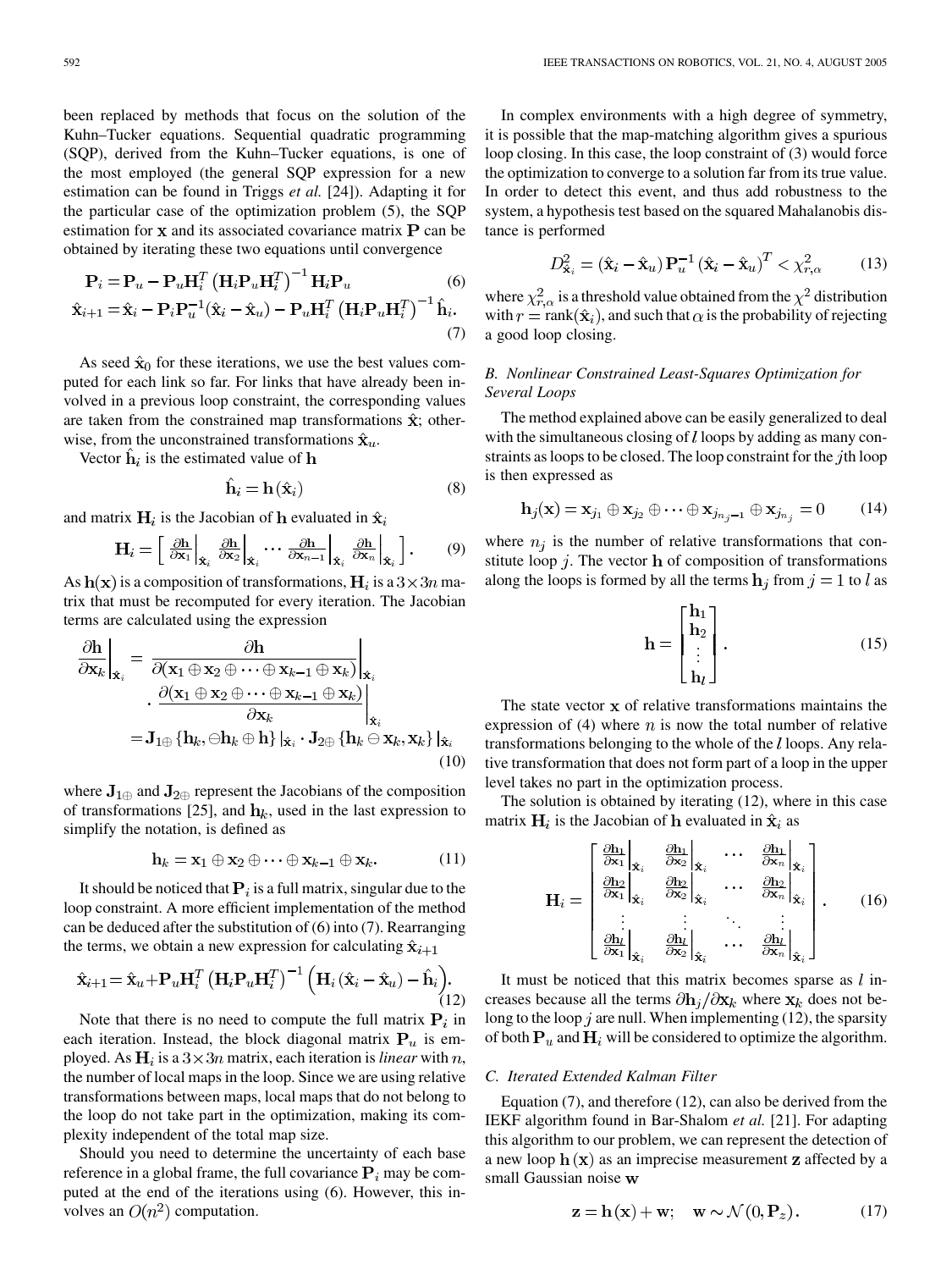

Fig. 4. Map before closing the first loop.

The new estimation for **x** at iteration  $i + 1$  and its associated covariance matrix  $P_i$  at iteration i obtained from this algorithm is given by

$$
\mathbf{P}_{i} = \mathbf{P}_{u} - \mathbf{P}_{u} \mathbf{H}_{i}^{T} \left( \mathbf{H}_{i} \mathbf{P}_{u} \mathbf{H}_{i}^{T} + \mathbf{P}_{z} \right)^{-1} \mathbf{H}_{i} \mathbf{P}_{u} \qquad (18)
$$

$$
\hat{\mathbf{x}}_{i+1} = \hat{\mathbf{x}}_i + \mathbf{P}_i \mathbf{H}_i^T \mathbf{P}_z^{-1} \left( \mathbf{z} - \hat{\mathbf{h}}_i \right) - \mathbf{P}_i \mathbf{P}_u^{-1} \left( \hat{\mathbf{x}}_i - \hat{\mathbf{x}}_u \right). \tag{19}
$$

Equation (19) can be rearranged, using (18), to produce the following expression, which avoids inverting  $P_z$ :

$$
\hat{\mathbf{x}}_{i+1} = \hat{\mathbf{x}}_i - \mathbf{P}_i \mathbf{P}_u^{-1} (\hat{\mathbf{x}}_i - \hat{\mathbf{x}}_u) \n+ \mathbf{P}_u \mathbf{H}_i^T \left( \mathbf{H}_i \mathbf{P}_u \mathbf{H}_i^T + \mathbf{P}_z \right)^{-1} \left( \mathbf{z} - \hat{\mathbf{h}}_i \right). \tag{20}
$$

Substituting the imprecise measurement z for the exact loop constraints ( $z = 0$  and  $P_z = 0$ ) in (18) and (20) will lead to (6) and (7). Thus, using the IEKF with an exact measurement function is equivalent to solving the nonlinear constrained least squares optimization problem (5) using SQP.

#### IV. EXPERIMENTAL RESULTS

To validate the hierarchical SLAM method, we have conducted an experiment in the Ada Byron building at our campus using a robotized wheelchair equipped with a SICK laser scanner. The vehicle was handdriven along a mixed indoor/outdoor path of 735 m with three loops of about 250, 160, and 325 m, at a mean speed of 0.45 m/s.

First, the scans were processed to obtain line features using a robust segmentation algorithm, and a classical EKF SLAM procedure was used to build each local map. For this demonstration, new local maps are initialized at fixed intervals of about 10 m. This results in a large amount of local maps (84), which allows us to better analyze the performance of the techniques used at the global map level. Fig. 4 shows the map obtained along the first 250 m. Ellipses represent the accumulated uncertainty in the position of the base reference of each local map, computed by composing the relative transformations stored in the global map level.

At this point the vehicle closes a loop for the first time. The loop consistency constraint explained in the previous section was applied at the global map level, obtaining a much more



Fig. 5. Map after closing the first loop.



Fig. 6. Map after closing the second loop.

precise map, shown in Fig. 5. The error is distributed among all relative transformations, and the uncertainty of each location is clearly reduced.

The same procedure was applied after closing the second and third loops, obtaining the maps shown in Figs. 6 and 7. The first two loops have little overlap, and thus the angle between the corresponding two wings in the building is somewhat loosely estimated. The third loop constraint involves submaps already present in the first two, and therefore it enforces rigidity in the map and corrects the deformation. As the third loop involves an outdoor experiment, small inaccuracies are introduced when segmenting vegetation and slopes that can be appreciated as superposing lines in the left part of the map. In the three cases, the method converged in four iterations with computing times of 0.21, 0.46, and 1.12 s using (6) and (7) and 0.15, 0.32, and 0.68 s using (6) and (12) on a Pentium IV 1.7-GHz processor.

To provide a deeper insight into the accuracy and robustness of the hierarchical SLAM for larger loops, we have performed a set of simulations. In each run, the vehicle traverses a square loop, ranging from 40 up to 3.5 km long, and revisits the loop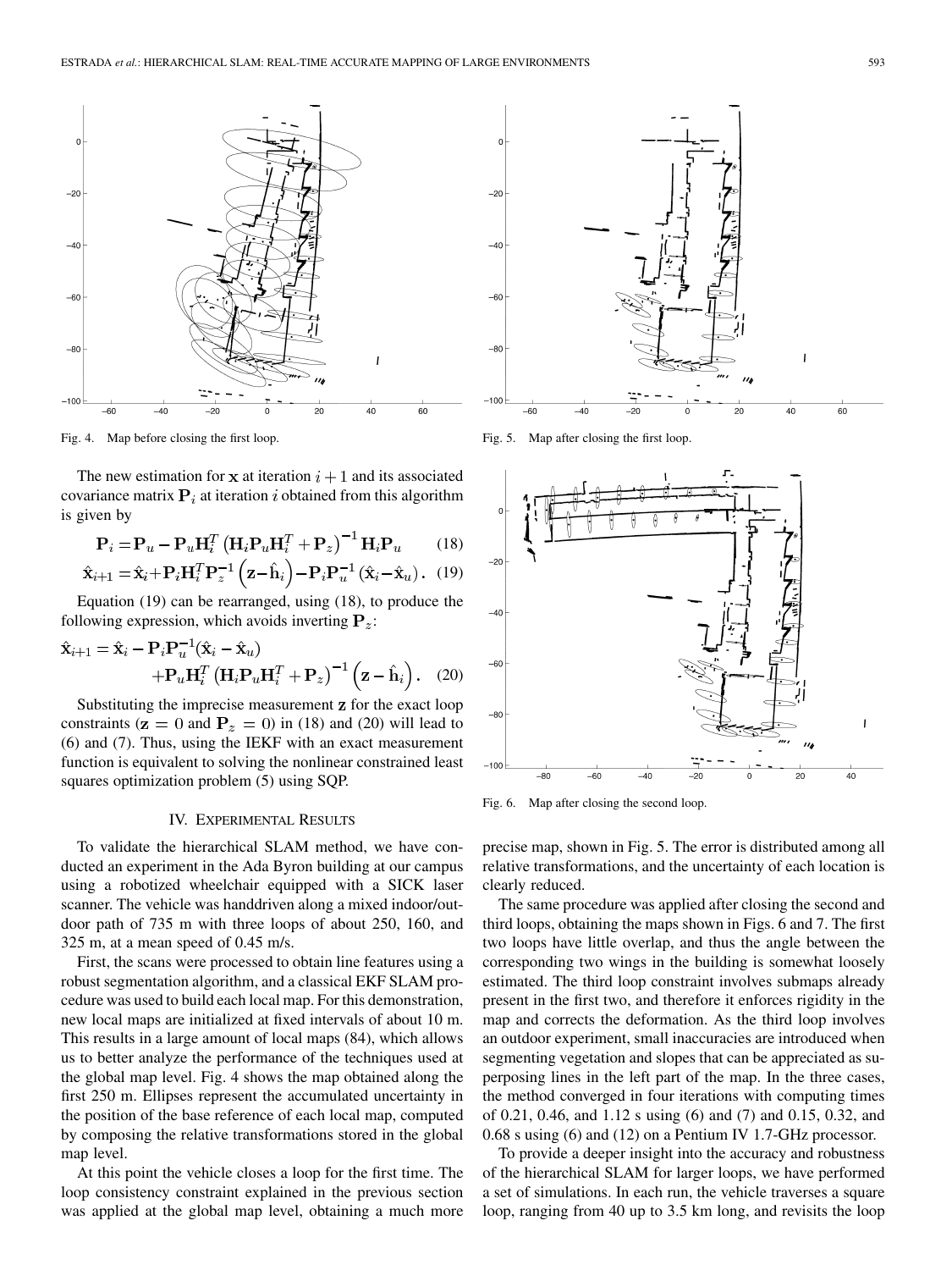

Fig. 7. Map after closing the third loop.

twice. Each local map is generated by assuming a 10-m displacement of the robot, with an associated covariance matrix obtained from the experimental results with the real robot. The relative map  $\mathcal{X}_u = (\hat{\mathbf{x}_u}, \mathbf{P}_u)$  at the global level is obtained by adding Gaussian noise to the ground true solution. We run 100 simulations for every loop of a given size. The loop constraint is imposed at the end of each of the three completions of the loop. In all cases, the optimization converged to a local minimum, improving the precision of the initial estimation.

Fig. 8(a) and (b) shows the mean and maximum error (distance from the ground truth) of the position of the corner opposite to the start point for different loop sizes. The four curves represent, from top to bottom, the initial error, the error after the first closing of the loop, the error after the second pass and the error after the third pass. We can see that the accuracy of the estimation is roughly doubled by imposing the first loop constraint. The same effect can be observed in the real world experiments (Fig. 5). For the following passes, the error decreases in proportion to  $1/\sqrt{n}$ , where *n* is the number of passes. Error increase is worse than linear with the length of the loop:  $e \sim l^{3/2}$ .

#### V. DISCUSSION

In hierarchical SLAM, as local maps are being revisited, their estimates are improved using the standard EKF algorithm. This is known to provide a suboptimal solution, due to linearization errors. Given that the local maps are of limited size, linearization errors have a small effect [\[7](#page-7-0)]. At this local level, hierarchical SLAM is equivalent to all other methods based on local maps in the sense that local maps and their relative transformations will converge to the true solution. Roughly, the error will be reduced at a rate of  $1/\sqrt{n}$ , where *n* is the number of times a local map has been traversed.

The main difference appears when a loop has been detected at the global level. CRSF [[10\]](#page-7-0) simply discards this information. The absolute location of a local map is computed by composing relative transformations along a fixed tree. In Atlas [\[1](#page-7-0)] and NCFM [\[12](#page-7-0)], the loop is used to decide the shortest path from

the absolute reference to each local map. This only improves the accuracy of local maps whose distance to the absolute reference becomes shorter thanks to the loop detection: roughly the second half of the maps in a single loop. In CTS [\[11](#page-7-0)], in order to preserve constant time operation, only the local map currently visited gets its global position improved. In hierarchical SLAM, imposing loop consistency improves the accuracy in the absolute location of *all* local maps in the loop. Furthermore, as seen in the experiments, the accuracy of the map farther from the origin is doubled. All other methods would require at least four passes along the loop to attain this precision.

In hierarchical SLAM, as in other two level mapping systems, the separation between the local and global levels introduces suboptimality in the solution. In order to maintain independence between the local maps, corrections performed at the global level as a result of loop closing are not propagated back to the local level. However, these corrections are very small and would have little incidence in local map precision. The absolute location of a local map can be consistently computed, but if this information is composed with the location of a feature within the local map, the correlations between the local level and the global level are ignored. However, this inconsistency is likely to be small. If necessary, this inconsistency can be avoided by including this feature at the global level and recomputing the loop constraint.

Another cause of suboptimality appears at the frontier between local maps. If the same feature is observed in two neighboring maps, the consistency in its absolute location is not imposed. Imposing this constraint would increase the precision of the local maps and the link between them, but the maps will become correlated. Bailey [\[12\]](#page-7-0) conjectures that ignoring these correlations still produces consistent results, but gives no proof.

The method used to impose the loop closing in hierarchical SLAM makes optimal use of the information available at the global level. Nonetheless, SQP is a *local* optimization technique that assures convergence to a local minimum, but does not guarantee obtaining the best local minimum, i.e., the *global* solution [[26\]](#page-8-0). In our system, the use of a local parametrization facilitates convergence to the global optimum. Linearization errors are not introduced in the optimization objective function  $f(\mathbf{x})$ . The nonlinear aspect of the problem is represented by the constraint function  $h(x)$ , which is relinearized in each iteration. As long as the initial solution is close enough to the true solution (in particular, if angular errors in the closing of the loop are small), the linearization errors will also be small and the process will converge as shown by our simulations. Using an absolute parametrization leads to introducing linearizations in the objective function. When dealing with big loops, absolute estimation errors due to nonlinearities become important, and convergence is less likely to be attained.

In [\[18](#page-7-0)], an absolute parametrization is employed to build consistent maps with many cycles. In order to compute consistent poses in closed form, the relative pose information is transformed into quadratic constraints using a first order approximation. The loop closing matchings are also incorporated with an *ad hoc* quadratic penalty function. The convergence of the optimization is likely to be very sensitive to the initial absolute errors. The success of the experiments presented seems to rely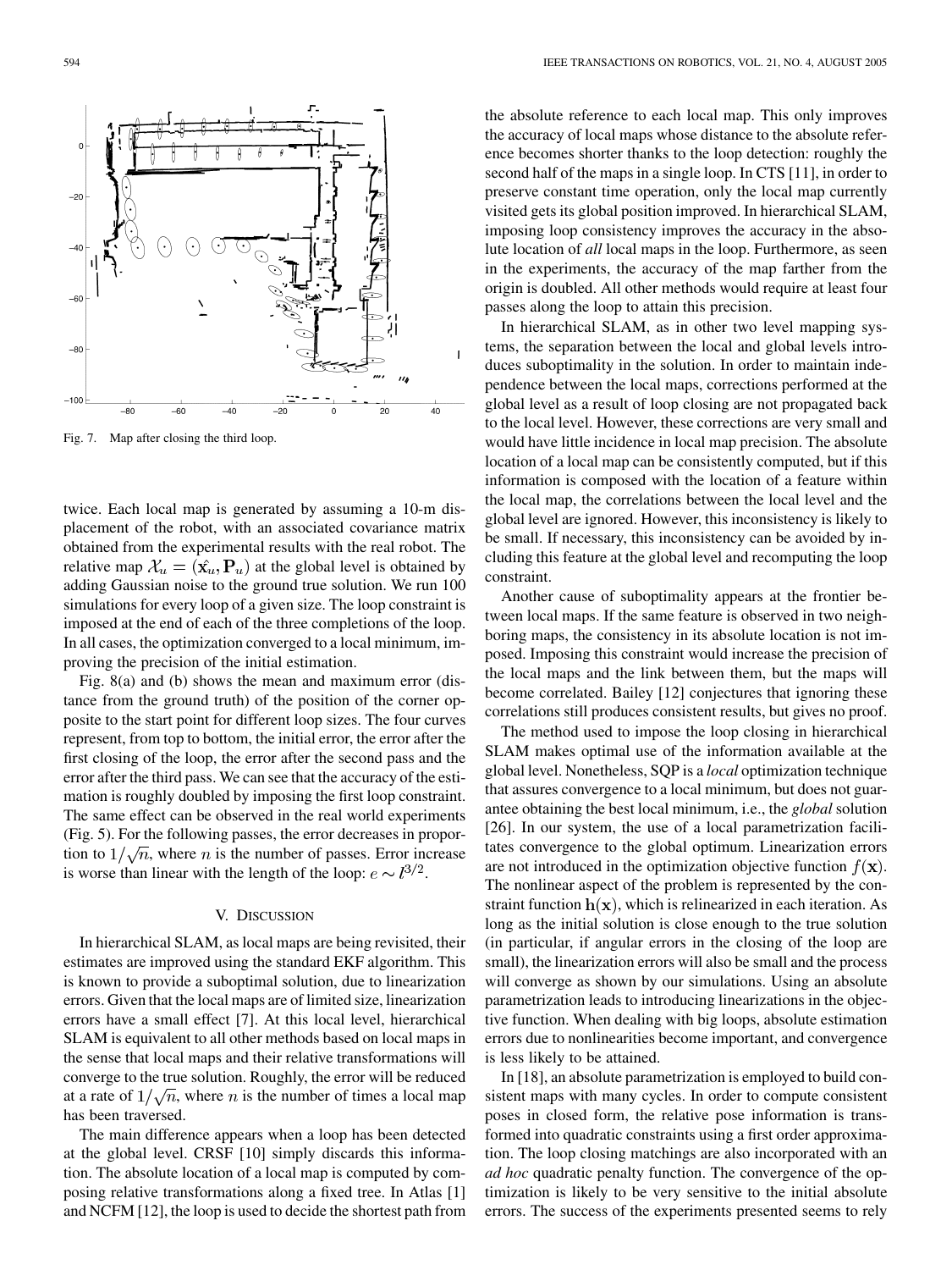<span id="page-7-0"></span>

Fig. 8. (a) Mean errors and (b) max errors obtained at the global level in 100 runs for each loop size.

on the accuracy of the scan matching technique that gives accumulated heading errors of less than  $1^\circ$ .

#### VI. CONCLUSION

In this paper, we propose a hierarchical mapping method for large-scale SLAM. Its main advantage over previous proposals is the efficient maintenance of loop consistency when calculating the optimal estimation at the global level, which allows us to improve map precision. A robust, stable and local parametrization is established by the use of relative locations, giving the method a good numerical performance near the current state estimate. The algorithm developed is based on a nonlinear constrained least-squares optimization using the SQP method. This problem formulation gives the maximum *a posteriori* likelihood estimation of the relative locations in the global level given the loop constraints. Convergence to the accurate solution will be achieved as association errors remain small. Experimental results show that environments of around  $100 \text{ m} \times 100 \text{ m}$ , including large loops, can be mapped in real time. Simulations also verify the robustness and accuracy of the method for larger loops, and gives insight into its proprieties. In future work, we will investigate the applicability of this method to larger environments and its extension by adding higher levels to the hierarchy.

#### **REFERENCES**

- [1] M. Bosse, P. Newman, J. Leonard, M. Soika, W. Feiten, and S. Teller, "An atlas framework for scalable mapping," in *Proc. IEEE Int. Conf. Robot. Autom.*, Taipei, Taiwan, R.O.C., 2003, pp. 1899–1906.
- [2] J. E. Guivant and E. M. Nebot, "Solving computational and memory requirements of feature-based simultaneous localization and mapping algorithm," *IEEE Trans. Robot. Autom.*, vol. 19, no. 4, pp. 749–755, Aug. 2003.
- [3] J. Knight, A. Davison, and I. Reid, "Towards constant time SLAM using postponement," in *Proc. IEEE/RSJ Int. Conf. Intell. Robots Syst.*, Maui, HI, 2001, pp. 406–412.
- [4] J. E. Guivant and E. M. Nebot, "Optimization of the simultaneous localization and map building algorithm for real time implementation," *IEEE Trans. Robot. Autom.*, vol. 17, no. 3, pp. 242–257, Jun. 2001.
- [5] S. J. Julier and J. K. Uhlmann, "Building a million beacon map," *Proc. SPIE*, vol. 4571, pp. 10–21, 2001.
- [6] Y. Liu and S. Thrun, "Results for outdoor-SLAM using sparse extended information filters," in *Proc. IEEE Int. Conf. Robot. Autom.*, Taipei, Taiwan, R.O.C., 2003, pp. 1227–1233.
- [7] J. A. Castellanos, J. Neira, and J. D. Tardós, "Limits to the consistency of EKF-based SLAM," in *Proc. 5th IFAC Symp. Intell. Auton. Veh.*, Lisbon, Portugal, 2004, Paper WA-1-2.
- [8] J. D. Tardós, J. Neira, P. Newman, and J. Leonard, "Robust mapping and localization in indoor environments using sonar data," *Int. J. Robot. Res.*, vol. 21, no. 4, pp. 311–330, 2002.
- [9] S. B. Williams, G. Dissanayake, and H. Durrant-Whyte, "An efficient approach to the simultaneous localization and mapping problem," in *Proc. IEEE Int. Conf. Robot. Autom.*, vol. 1, Washington, DC, 2002, pp. 406–411.
- [10] S. B. Williams, "Efficient solutions to autonomous mapping and navigation problems," Ph.D. dissertation, Australian Centre for Field Robotics, Univ. Sydney, Sydney, Australia, 2002.
- [11] P. Newman, J. Leonard, and R. Rikoski, "Towards constant-time SLAM on an autonomous underwater vehicle using synthetic aperture sonar," in *Proc. 11th Int. Symp. Robot. Res.*, Sienna, Italy, 2003.
- [12] T. Bailey, "Mobile robot localization and mapping in extensive outdoor environments," Ph.D. dissertation, Australian Centre for Field Robotics, Univ. Sydney, Sydney, Australia, 2002.
- [13] J. A. Castellanos and J. D. Tardós, *Mobile Robot Localization and Map Building: A Multisensor Fusion Approach*. Boston, MA: Kluwer, 1999.
- [14] J. Neira, J. D. Tardós, and J. A. Castellanos, "Linear time vehicle relocation in SLAM," in *Proc. IEEE Int. Conf. Robot. Autom.*, Taipei, Taiwan, R.O.C., Sep. 2003, pp. 427–433.
- [15] S. Thrun, W. Burgard, and D. Fox, "A probabilistic approach to concurrent mapping and localization for mobile robots," *Mach. Learn.*, vol. 31, no. 1–3, pp. 29–53, 1998.
- [16] J. S. Gutmann and K. Konolige, "Incremental mapping of large cyclic environments," in *Proc. IEEE Int. Symp. Computat. Intell. Robot. Autom.*, 1999, pp. 318–325.
- [17] F. Lu and E. Milios, "Globally consistent range scan alignment for environment mapping," *Auton. Robots*, vol. 4, pp. 333–349, 1997.
- [18] S. Thrun, D. Hähnel, D. Ferguson, M. Montemerlo, R. Triebel, W. Burgard, C. Baker, Z. Omohundro, S. Thayer, and W. Whittaker, "A system for volumetric robotic mapping of abandoned mines," in *Proc. IEEE Int. Conf. Robot. Autom.*, Taipei, Taiwan, R.O.C., 2003, pp. 4270–4275.
- [19] M. Deans and M. Hebert, "Experimental comparison of techniques for localization and mapping using a bearing-only sensor," in *Proc. Int. Symp. Experimental Robot.*, vol. 271, Lecture Notes in Control and Information Science, S. S. D. Rus, Ed., Waikiki, HI, 2000, pp. 395–404.
- [20] P. Newman and J. Leonard, "Pure range-only sub-sea SLAM," in *Proc. IEEE Int. Conf. Robot. Autom.*, Taipei, Taiwan, R.O.C., Sep. 2003, pp. 1921–1926.
- [21] Y. Bar-Shalom, X. R. Li, and T. Kirubarajan, *Estimation with Applications to Tracking and Navigation*. New York: Wiley, 2001.